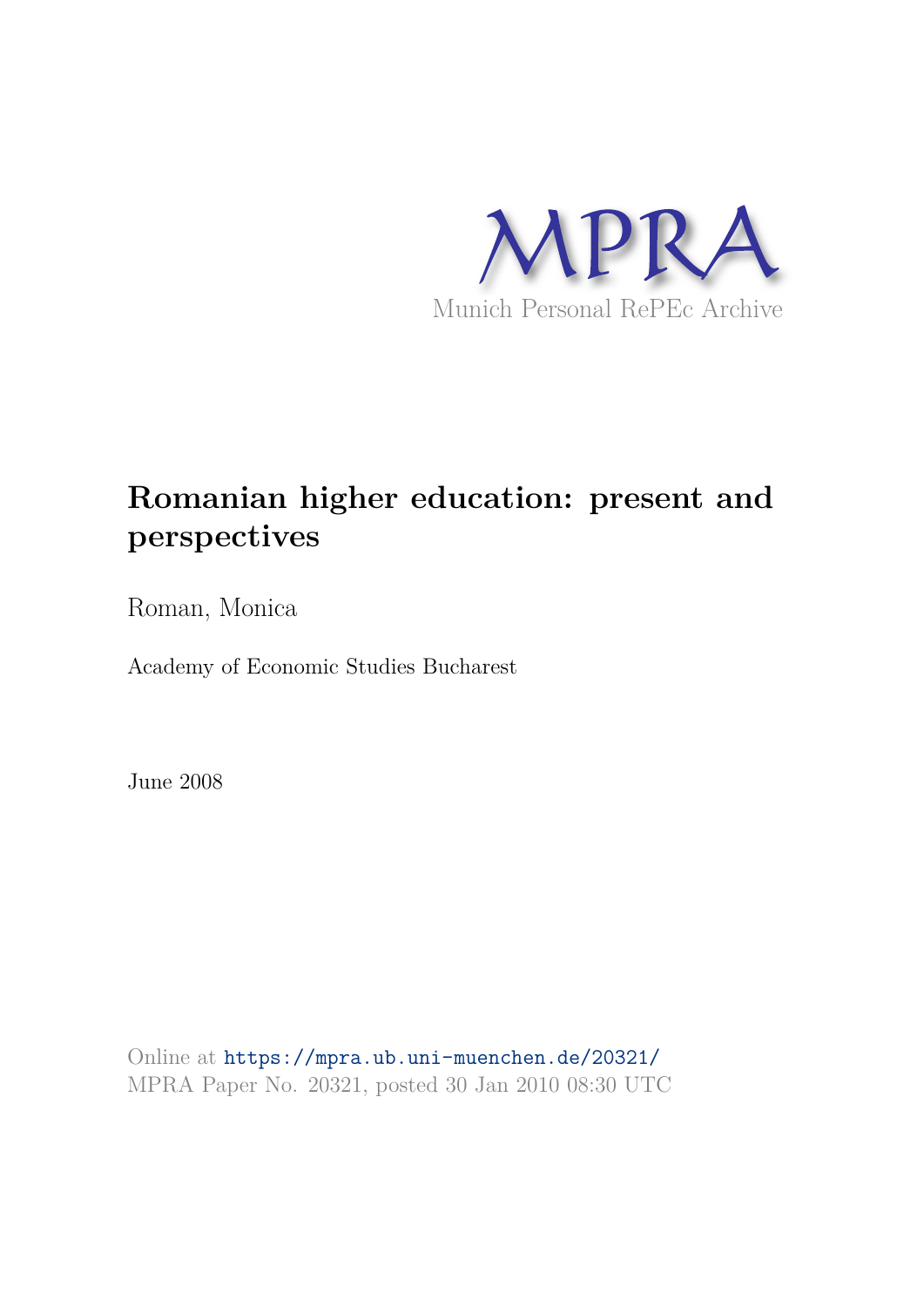## **ROMANIAN HIGHER EDUCATION: PRESENT AND PERSPECTIVES**

Author: Monica Roman, PhD

**MONICA ROMAN** is a professor of Statistics, Ph.D, Bucharest University of Economics, Faculty of Economic Cybernetics, Informatics and Statistics, Statistics and Econometrics Department, Piata Romana nr.6, sector I, Phone: +0040213191900; e-mail: mroman@ase.ro; She published in Journal for Applied Quantitative Methods, The South-Eastern Europe Journal of Economics, Journal for Studies of Religions and Ideologies, The Romanian Economic Journal, Revista Romana de Statistica, The Romanian Journal of European Studies.

#### **Abstract**

*The paper aims to present the current state of Romanian higher education, based on statistical data on number and trends of student population and staff. The latest progresses in Bologna process are analyzed, with a special attention to international student's mobility. Based on demographic projection, the paper also reflects the perspectives of Romania higher education at 2025 horizon.*

 *Statistics reveal an unseen development of Romanian higher education, in terms of number of students and an increasing international cooperation, but the perspective are more pessimistic. Demographic trends will have a crucial impact on higher education. Romanian universities apply fairly passive policies which reflect rather adjustment to current demographic situation than anticipation of changes to come. Obviously, combining the two approaches would be an optimum solution.*

**Key words: higher education, international student mobility, quality assurance, demographic projection**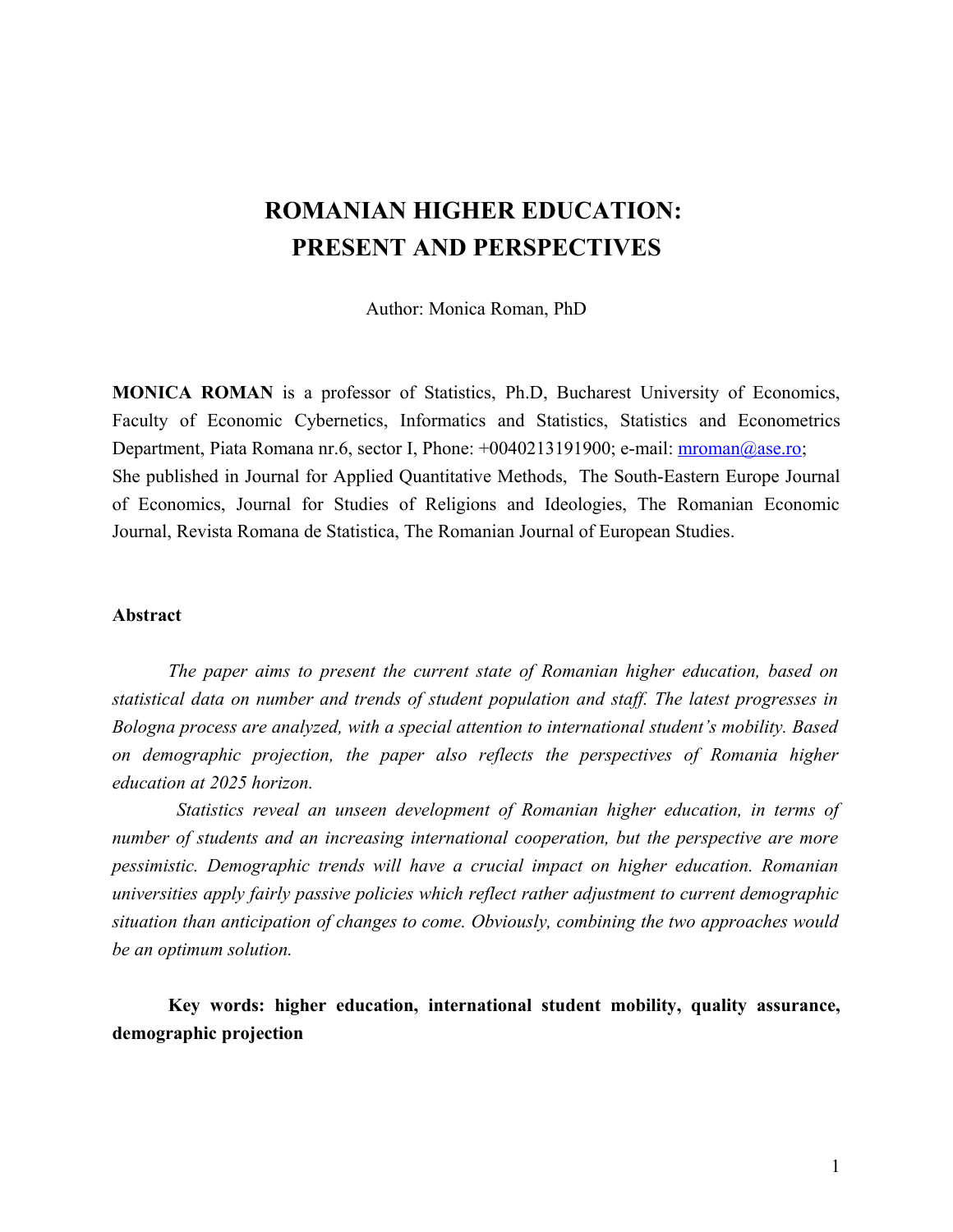#### **INTRODUCTION**

The reform of Romanian higher education, awaited by Romanian young people, represents at this moment the construction of a higher education system as compatible as possible with the European educational space. In addition, Romanian higher education institutions need to respond to the demands of the knowledge-based society and European Higher Education Area.

This paper is organized in three major parts. In the first one, I present the current state of Romanian higher education system using the available statistics concerning number of students and academic staff. I focus in the second part on one particular aspect of higher education, the international dimension. I approach this aspect considering the harmonization of Romanian higher education system with the European one, according to Bologna process, and also I take into account the international student mobility.

Part three is devoted to a prospective view of number of students, having in mind the demographic changes that affect Romanian population. In the end of this chapter I identify the consequences of demographic trends on higher education.

The paper ends with conclusions and a few recommendations, based on the identified challenges.

#### **1. RECENT TRENDS IN HIGHER EDUCATION**

 **T**he Constitution of Romania, adopted in 1991, is the foundation of the entire legislation in the field of education. The specific legislation, regulating higher education in Romania is represented by three organic laws: *the Law on Education (Law 84/1995)*, with its further modifications and supplements, the Statute of teaching staff *(Law 28/1997),* with its further modifications and supplements, as well as the Law of accreditation of higher education institutions and recognition of diplomas (Law 88/1993), with its further modifications and supplements.

The actual structure and administration of the Romanian education system are still influenced by their historical past, when a special attention was conferred to industrial and agricultural sectors. In the last two decades, the Romanian education and training system has been reorganized. Changes have been introduced to reflect the transformation of the labour market and changing technological and production processes. The education system includes: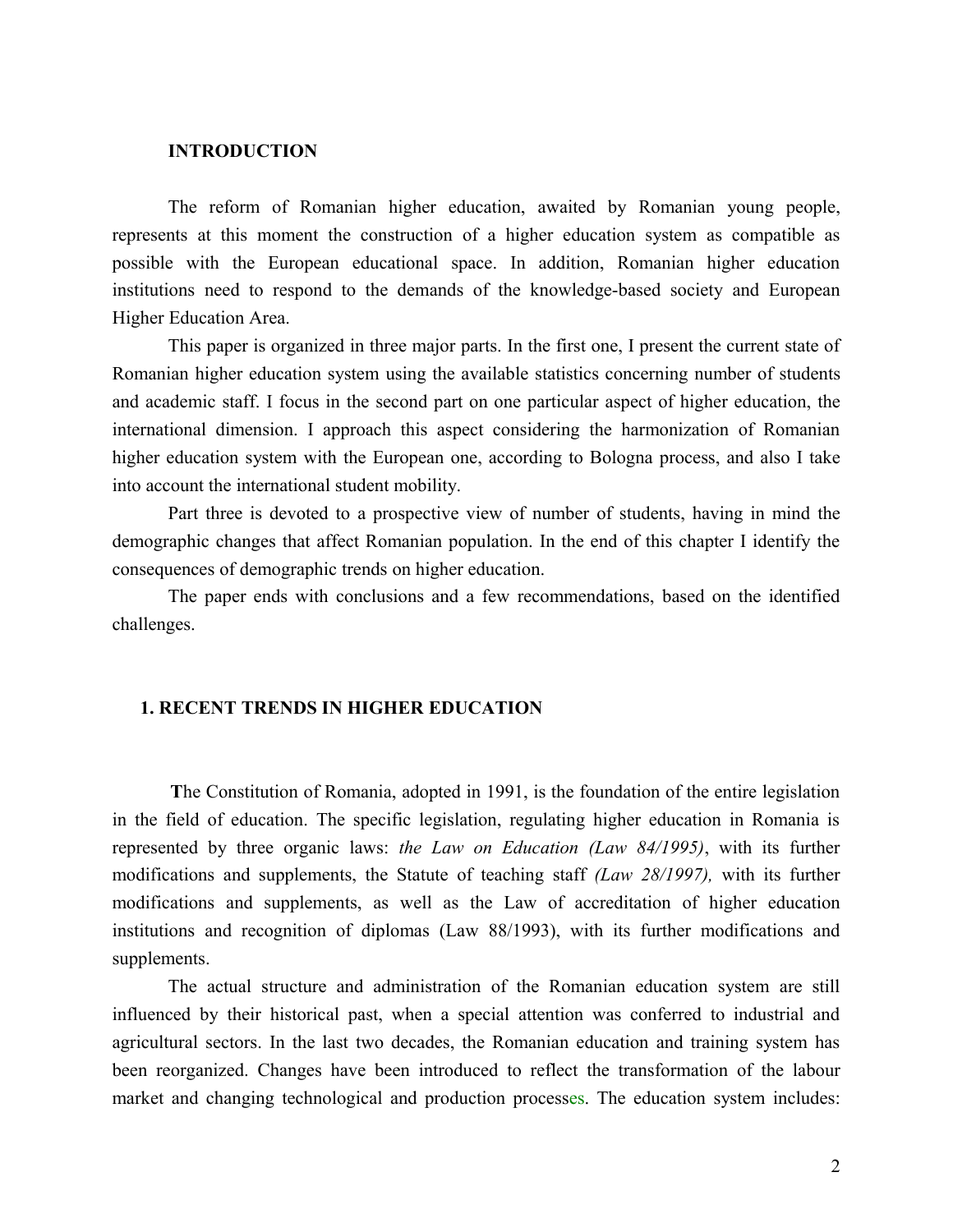*pre-school education*, *basic compulsory education* (primary education; gymnasium education), *secondary education* (high school education; vocational and apprenticeship education), *post high school and foreman education*, *tertiary education* (for short term; for long term) and *postuniversity education*. In addition, several other forms of education exist to create a system of lifelong learning including distance education, private education, education for minorities and special education. Compulsory education includes 8 grades (until 14 years old).

The enrolment rate for tertiary education presented an ascending trend in Romania during the period 2000-2004. During this period of time, the enrolment rate grew from 32.9% (academic year 2000-2001) up to 51.2% (academic year 2005-2006); this evolution shows the sustention of a spectacular ascending trend for tertiary education.

 Starting its development at the beginning of the '90s, private education serves 23% (2003-2004) of total number of students. High private education has mostly been orientated to less uneconomical areas and much successful at students and at the labor market. Private higher education institutions generally have a humanistic structure, with specializations mainly in the economic, legal, philological and theological fields.

On the other hand, the public system of tertiary education is very important, as it engages almost 77% of total number of students enrolled in tertiary education. Changes that have occurred globally in the education system have been strongly influenced by the increasing number of public and private higher education institutions.

The indicator concerning the number of the teaching staff involved in higher education has grown rapidly, mostly during 1995-2000, by 34%. Almost three quarters (71,9%) of the educational staff is female, the tertiary level is the only one where men are more numerous than women.

The ratio between the number of students and the number of professors is extremely important because it is a starting point for efficient policies in education and it also influences the quality of the educational process. The link between these two elements is strongly tied to the salaries of the academic staff; this may explain the fact that some countries spend more per student than others even when the student teacher ratio is the same.

The students/teachers ratio can vary up to threefold depending on the country. In some countries (Slovakia, Finland, Sweden and Iceland) there are, on average, 10 students per teacher; this figure rises to more than 25 in Greece and Slovenia. In general, expenditure per student is lower in countries in which the number of students per teacher is amongst the highest and viceversa. Other European countries (Bulgaria, Lithuania and Slovakia) clearly differ from this tendency with low student/teacher ratios (less than 15 students per teacher), yet with some of the lowest levels of teaching expenditure in Europe in 2004. On the other hand, in the United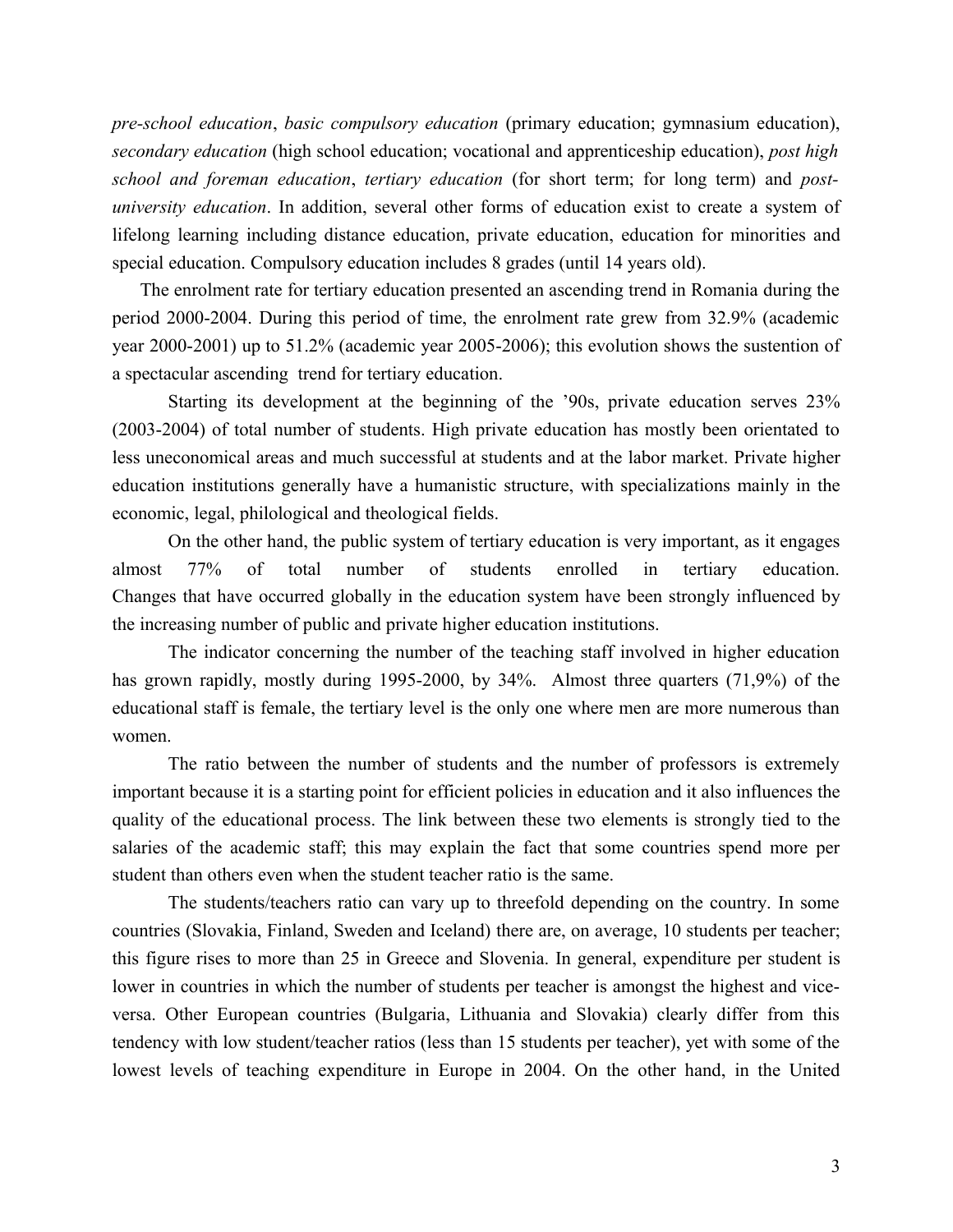Kingdom, in which teaching expenditure was amongst the highest in Europe, the student/teacher ratio was higher at 18:1. In Romania the ratio is 21:1 and the personnel expenses are not that big.

#### **2. MAIN PROGRESSES TOWARDS THE BOLOGNA PROCESS**

#### **2.1. Quality assurance in Romanian higher education**

The Bologna Process is based on a few underlying assumptions<sup>1</sup>: both Europe and the world are entering a new era of knowledge-based and market driven economies competing against each other; Europe as a region has to struggle with its two main competitors in higher education and research and development: the USA and Japan; the knowledge society depends for its growth on the production, transmission, dissemination, and use of new knowledge.

 The underlying goal behind current transformations of educational systems and research and development is more or less to meet the target set out by the European Council in Lisbon (in 2000). The target is that Europe by 2010 must become 'the most competitive and dynamic knowledge-based economy in the world, capable of sustainable economic growth with more and better jobs and greater social cohesion' (also the creation of the European Higher Education Area must be completed by 2010).

This is the highly competitive environment in which Romanian education system has to be reorganized and reformed.

Romania has made major steps towards the European Higher Education Area by reorganizing the entire spectrum of university programs. A new higher education structure of the study cycles has been adopted following the discussions that occurred within the National Rectors' Council in November 2003 which have shown a general consensus regarding the adoption of this Bologna objective. Accordingly, the new legislation of June 2004 stipulates the organization of university studies by three cycles, Bachelor, Masters' and Doctoral studies.

The higher education structural reform aims to increase the mobility of the students, improve their chances on the labour market, reduce the number of university specializations and increase the participation in masters' and doctoral programmes.

Since Bergen, Romanian higher education has progressed mostly in the fields of:

<sup>&</sup>lt;sup>1</sup> MAREK KWIEK, The Emergent European Educational Policies under Scrutiny: the Bologna Process from a Central European perspective, *European Educational Research Journal, Volume 3, Number 4, 2004*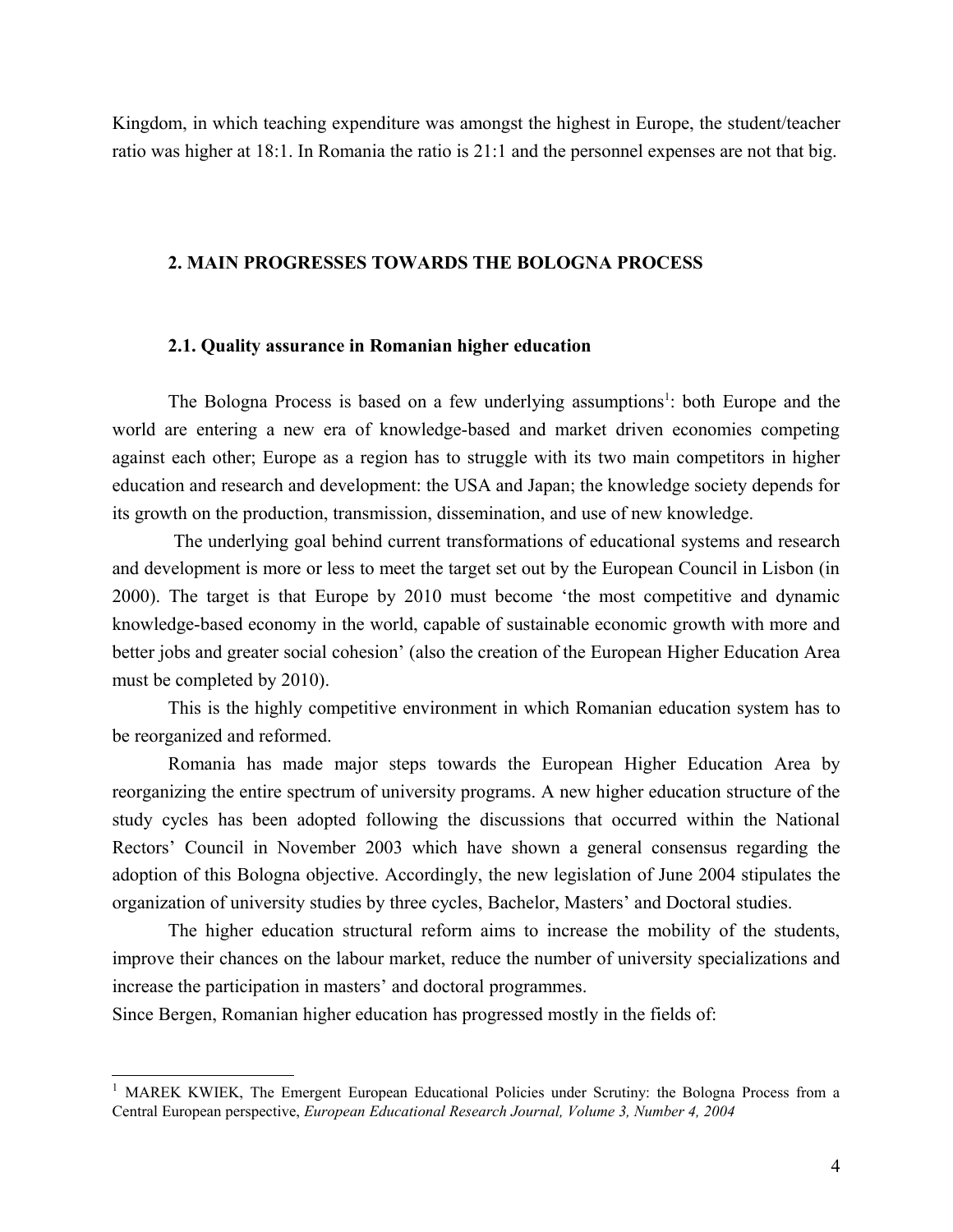- *The three-cycle system* by continuing the gradual implementation of study programmes within the first two cycles and establishing a new legal framework for structured doctoral programmes.
- *The National Qualifications Framework in Higher Education* by developing the competency grids for qualifications for 22 domains of study while paying special attention to the harmonization of the higher education qualifications with the corresponding VET qualifications (for 20 study programs from ten different domains of study in higher education).
- *Quality assurance* by establishing a new methodology for external evaluation of quality assurance in accordance with the European standards and guidelines for quality assurance.
- *Cooperation and partnerships among higher education institutions across the EHEA* by implementing a new legal framework concerning the organization of integrated university study programs by two or more universities, which leads to a joint degree for all three cycles of university studies (bachelor, master, doctorate). [Miron, 2007]

Quality assurance is the key issue for Bologna and progress in this area will largely determine the success or otherwise of the Bologna Process.

According to the government emergency ordinance regarding quality assurance in education, no. 75/2005, approved by the law no. 87/2006, the main operational concepts regarding quality in education are:

• *Educational quality* (quality of education) is the set of characteristics of a training programme and of its provider, through which expectations of beneficiaries and also the standards of quality are satisfied.

• *Assessment of educational quality* refers to the multicriterial examination of the degree in which an organization and its programme fulfils the referenced standards.

*The assurance of educational quality* is achieved through a set of development actions, which refer to the capacity of the educational institution to elaborate, plan and implement study programmes and to generate the trust of beneficiaries in the capacity of the educational institution to satisfy their requirements.

• *Control of educational quality* in educational institutions involves operational activities and techniques, systematically applied from an authority designed to verify the fulfillment of pre-established standards.

*Improving educational quality* involves assessment, analysis and continuing corrective actions from the educational institution providing the educational programme,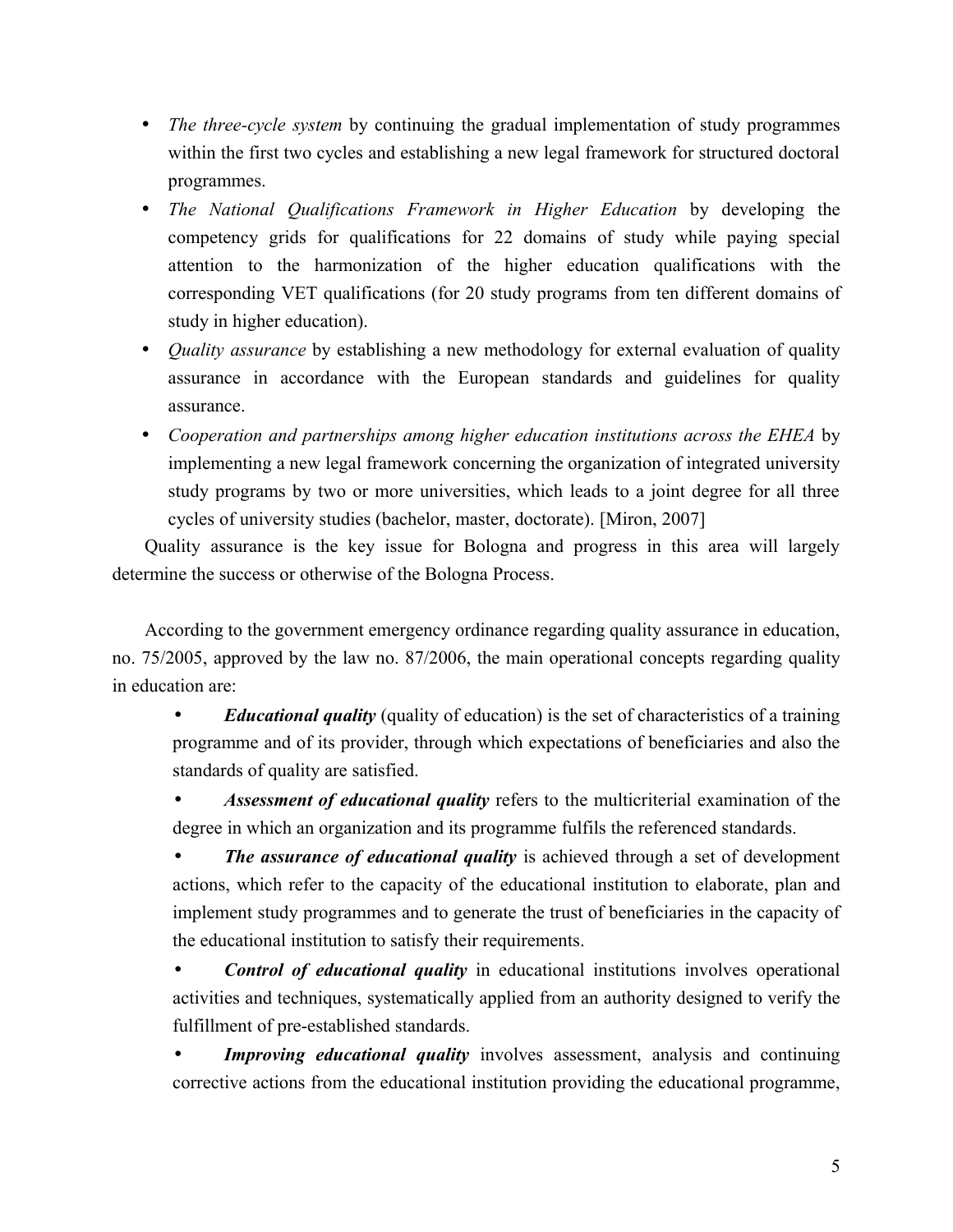based on selecting and adopting the best procedures and, also, the choice and application of the most relevant reference standards.

The methodology of quality assurance in education stipulates that quality assurance is mainly focused on learning results. The results of learning are expressed in terms of knowledge, competences, values and attitudes, which can be obtained by following and finalizing a level of education or a study programme.

External assessment of education was established by ARACIS. It refers to the assessment of institutional capacity and of the educational effectiveness of the providing educational institution. The assessment applies to quality management at institutional level, quality of the provided programmes, concordance between internal assessment and the real situations, comparative trans-institutional assessment of the same study programme offered by different educational institutions.

#### **2.2. International student mobility in Romania**

Mobility goes in many cases together with migration and for each of them there is not a widely spread and accepted definition.

Mobility is the child of academic freedom and of the irreplaceable exchange of ideas in research, as well as in teaching and study. The literature on mobility classifies the phenomenon into different types, some of which are opposition pairs [Daxner, 2007]. First of all, there is the differentiation into "forced" and "voluntary mobility". *Voluntary mobility* is referred to young students, mainly in their first career to degree, who seek diversity in their study curriculum and eventually return to their home country, either with a degree earned abroad, or ready to take one at home. *Forced mobility* is motivated by poor study condition, political repression, by bleak labour market. The forced or involuntary mobility is also associated with refugee status, gender related, ethnic, religious, language base rain-drain. From this list, it is clear that the interface between mobility and migration is blurred. What is certain is the fact that in the higher education, they are both part of a large system of brain circulation.

International student mobility involves students leaving their country of residence for a period of higher education abroad, or to pursue a related activity such as a foreign work placement or study tour.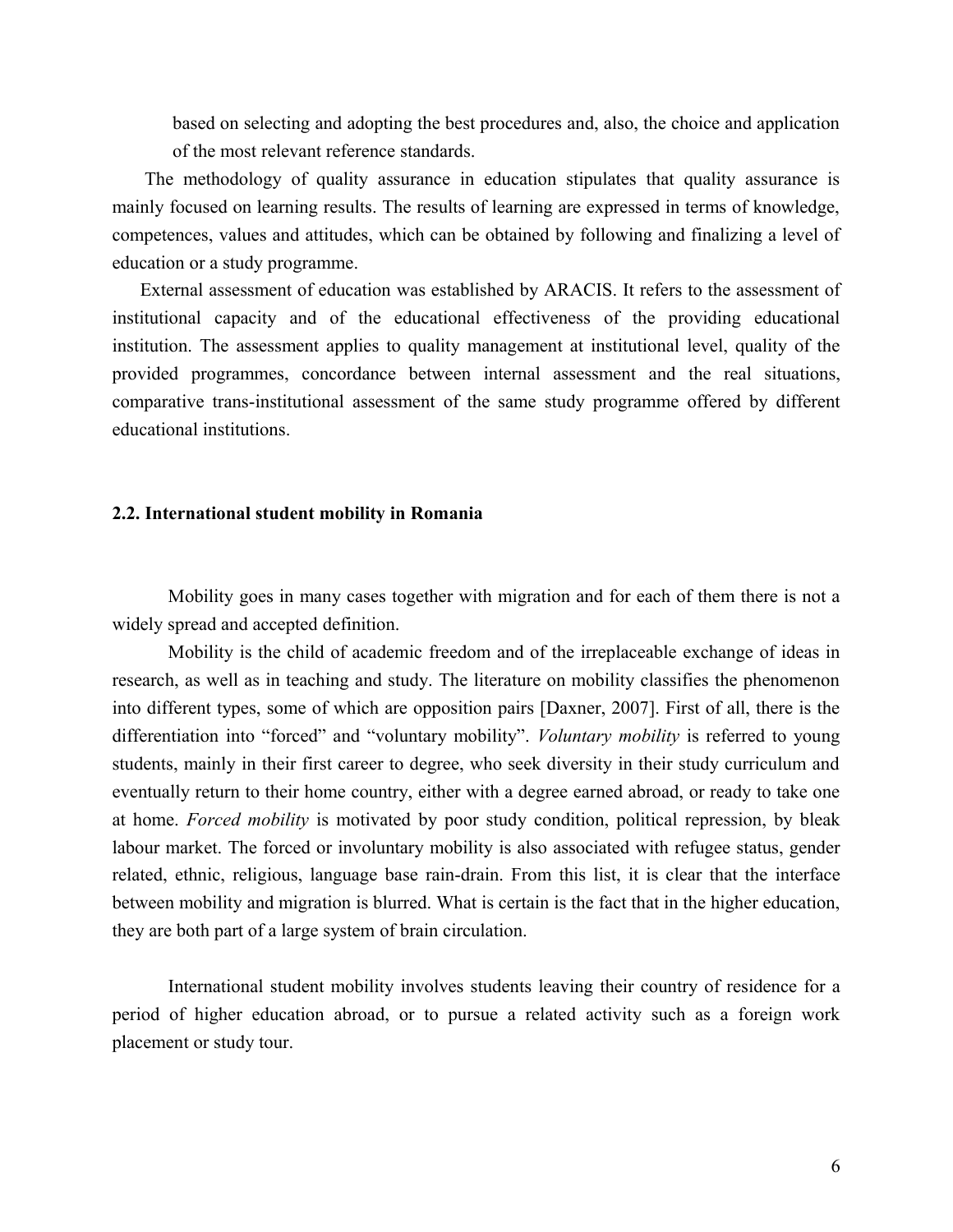International student mobility is defined<sup>2</sup> as *any form of international mobility that takes place within a student's programme of study in higher education*. The length of absence ranges from a short trip to a full-duration programme of study such as a degree. In addition to study at a foreign higher education institution, mobility can also involve a period in a workplace or other non-higher education environments. Ideally the period of mobility should be long enough to have an impact on the student's appreciation of a foreign culture, and it should have some defined role within a student's learning experience. For many students, this includes the opportunity to apply skills in a foreign work context. However, definitional boundaries are not easy to draw, particularly with regard to short trips abroad, and especially when these do not have an explicitly educational purpose. In Erasmus programme the period of mobility is between 3 month and 12 month.

The beginning of century XXI marked a spectacular ascent in the number of international students at world-wide level. In 2004, at least 2.5 million students of tertiary level studied outside their country of origin, compared with 1.75 million that did it in 1999, which represents an increase of 41%.

Between 1991 and 2004, in Central and Eastern Europe the matriculations of tertiary level increased, in average, to annual 5%. After a slow beginning, from end of the 90 years, the growth level has stayed constant. Although the number of students of superior education in the Russian Federation lowered more than annual 3% between 1991 and 1996; in Poland, Romania and Turkey the matriculations increased.

In the last 17 years, emigration has started to be a more serious problem, as people counteract the lack of opportunities in Romania by migration prospects. Moreover, it is rather the skilled and young who are the most likely to move abroad and, unfortunately, they usually choose permanent migration [Paunescu, 2003]. It is not a surprise that the number of Romanian students that migrate towards the Western educational systems, without ever coming back home, is constantly increasing. The reasons for such a brain drain can be easily noticed. On the one hand, it is the academic environment that provides the youngsters with the guarantee of a qualitative educational process and international certification. On the other hand, it is the perspective of superior material stimuli and the promotion of the best students in the educational and research institutes, or even in the most competitive multinational companies.

Student and teaching staff exchange programs were set beginning with 1991 within the TEMPUS program between Romanian universities and universities in EU countries.

Higher education institutions in Romania have been involved in SOCRATES and LEONARDO da VINCI programs starting 1997. Starting with 1998 Romanian universities have

<sup>&</sup>lt;sup>2</sup> International student mobility, Report by the Sussex Centre for Migration Research, University of Sussex, and the Centre for Applied Population Research, University of Dundee, Commissioned by HEFCE, SHEFC, HEFCW, DEL, DfES, UK Socrates Erasmus Council, HEURO, BUTEX and the British Council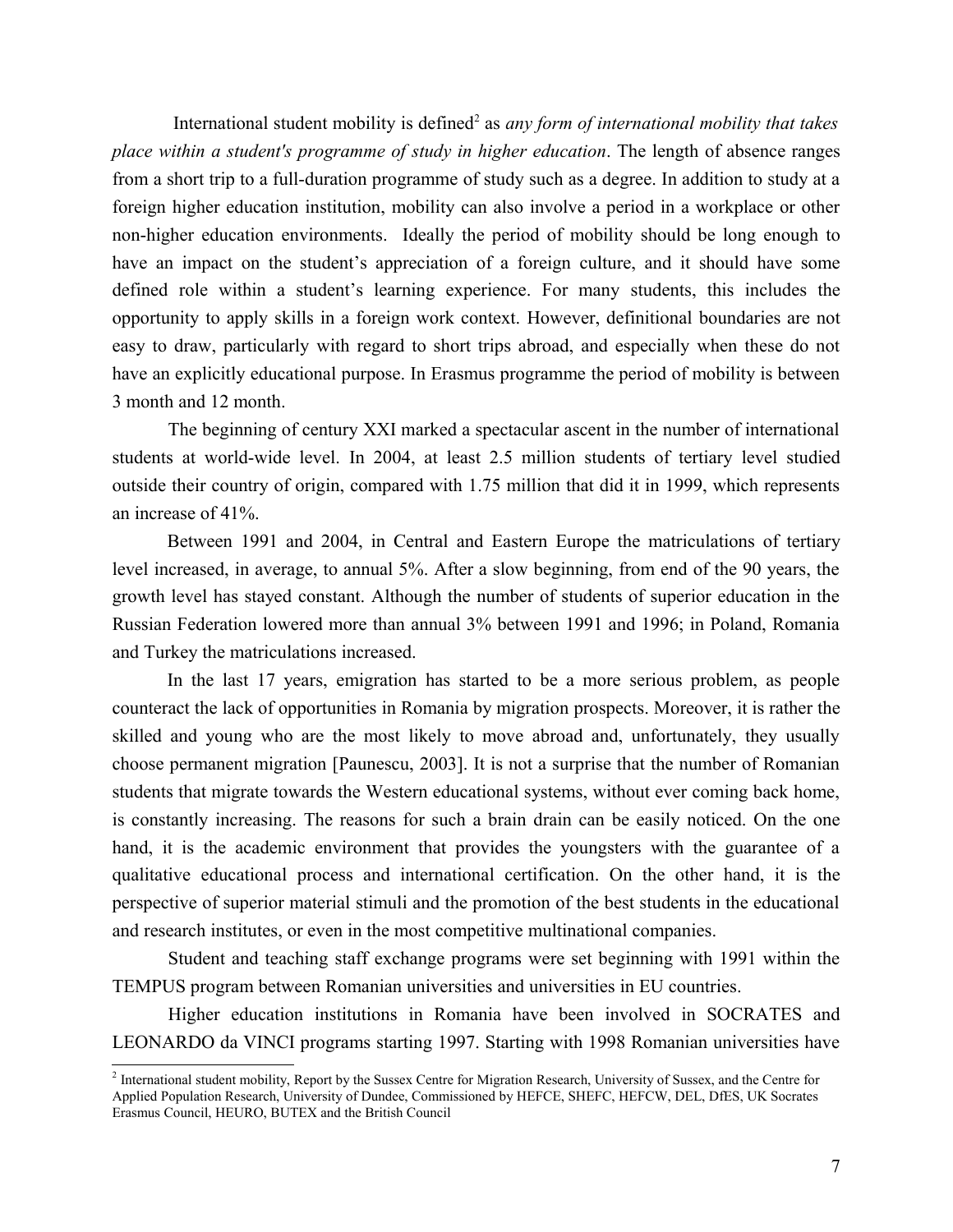taken part in projects developed within the CEEPUS Programme (Central European Exchange for University Students Programme) that promote student mobility for full academic studies, master' s and doctorate programmes, as well as exchanges between teaching staff and researchers.

The National Office for Student Grants Abroad was created in January 1998. It manages grants through which the Government of Romania supports Romanian students, in order to study abroad for relatively short periods of time.

After 1998, over 9,000 students have participated to ERASMUS mobilities. During the academic year 2002/2003 45 universities participated in ERASMUS activities, involving approximately 2,400 students. The percentage of Romanian students who are studying in Europe was 2.4% in 2004 and is has been moving upward during last years, so that it has overcome the European average, of 2.2%.

Although the mobility of students was not only in one way, many of our students leave the country for study in some other country for new experiences and probably a better access to information. The most wanted destination countries, within Europe are: France, Germany, Hungary, Italy, and it is also important to notice the important number of students that go overseas, in United Stated.

This East-West student mobility is a well known form of vertical mobility. There is made in the literature [Daxner, 2007] the difference between the two forms of mobility: vertical and horizontal mobility. Vertical mobility is defined as a move from a country or institution of a lower academic quality to a country or institution of a higher education or superior quality, while horizontal mobility is a move between countries and institutions of similar academic quality.

Horizontal mobility is noticed in Hungary's case. In this case the important number of Romanian students is explained by Hungarian language spoken in Transylvania by Hungarian minority, as well as by increasing cooperation between higher education institutions from Transylvania and Hungary.

At the same time, a significant number of students from various EU countries have studied in Romania. Starting with the academic year 1990/1991, several Romanian universities have offered complete study programs in foreign languages like English, French and German.

The outbond mobility rate was 3.2 %, which compared to the inbond mobility rate of 1.5% leads to a negative net flow ratio of 1.7%. The situation is common for most of the countries from Central and Eastern Europe, which are student providers for Western countries, rather than student receivers. On the other hand, net flow ratio is positive in Western Europe, as well as in United States.

#### **Figure 1. Net flow of mobile students (2004). Romania and selected countries**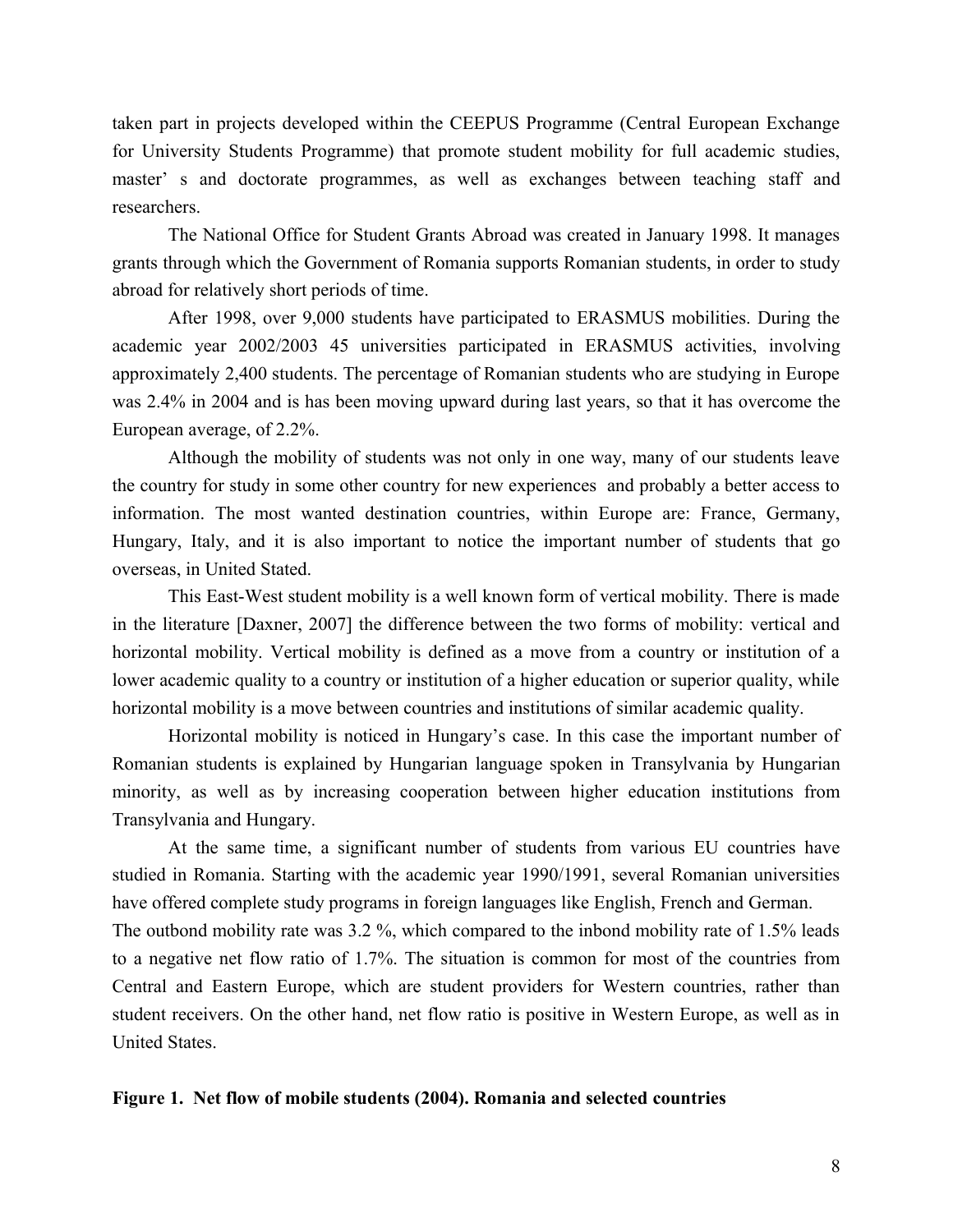

Source: adapted from OECD 2006

It is not a surprise that the number of Romanian students that migrate toward the Western educational systems, without ever coming back home, is constantly increasing. It seems that rather the skilled and young who are the most likely to move abroad and they usually choose permanent emigration<sup>3</sup>.

The reasons for such a brain drain can be easily noticed. On the one hand, it is the academic environment that provides the youngsters with the guarantee of a qualitative educational process and international certification. On the other hand, it is the perspective of the superior material stimuli and the promotion of the best students in the educational and research institutes, or even in the most competitive multinational companies. Of course, the receiving country benefits from the capitalization of the foreign talents, whereas, Romania (the sending country) faces the loss of the value added that could have been directed toward the society's development.

The social dimension of the Bologna Process is a necessary condition for the attractiveness and competitiveness of the European Higher Education Area. This implies making quality higher education equally accessible to all, and stress the need for appropriate conditions for students so that they can completed heir studies without obstacles related to their social and economic background. The social dimension<sup>4</sup> includes measures taken by governments to help students, especially from socially disadvantaged groups, in financial and economic aspects and to provide them with guidance and counselling services with a view to widening access. At numerous meetings and seminars it has been concluded that among the obstacles to mobility, issues related to **visas and social security protection for students and staff engaged in** 

<sup>&</sup>lt;sup>3</sup> Brain Drain and the Academic and the Intellectual Labour Market in South East-Europe- International Roundtable, www.ad-astra.ro/library/papers/Aferro\_Brain\_Drain.pdf

<sup>&</sup>lt;sup>4</sup> Key issues for the European Higher Education Area– Social Dimension and Mobility Report from the Bologna Process Working Group on Social Dimension and Data on Mobility of Staff and Students in Participating Countries, Ministry of Education and Research, Sweden, 2007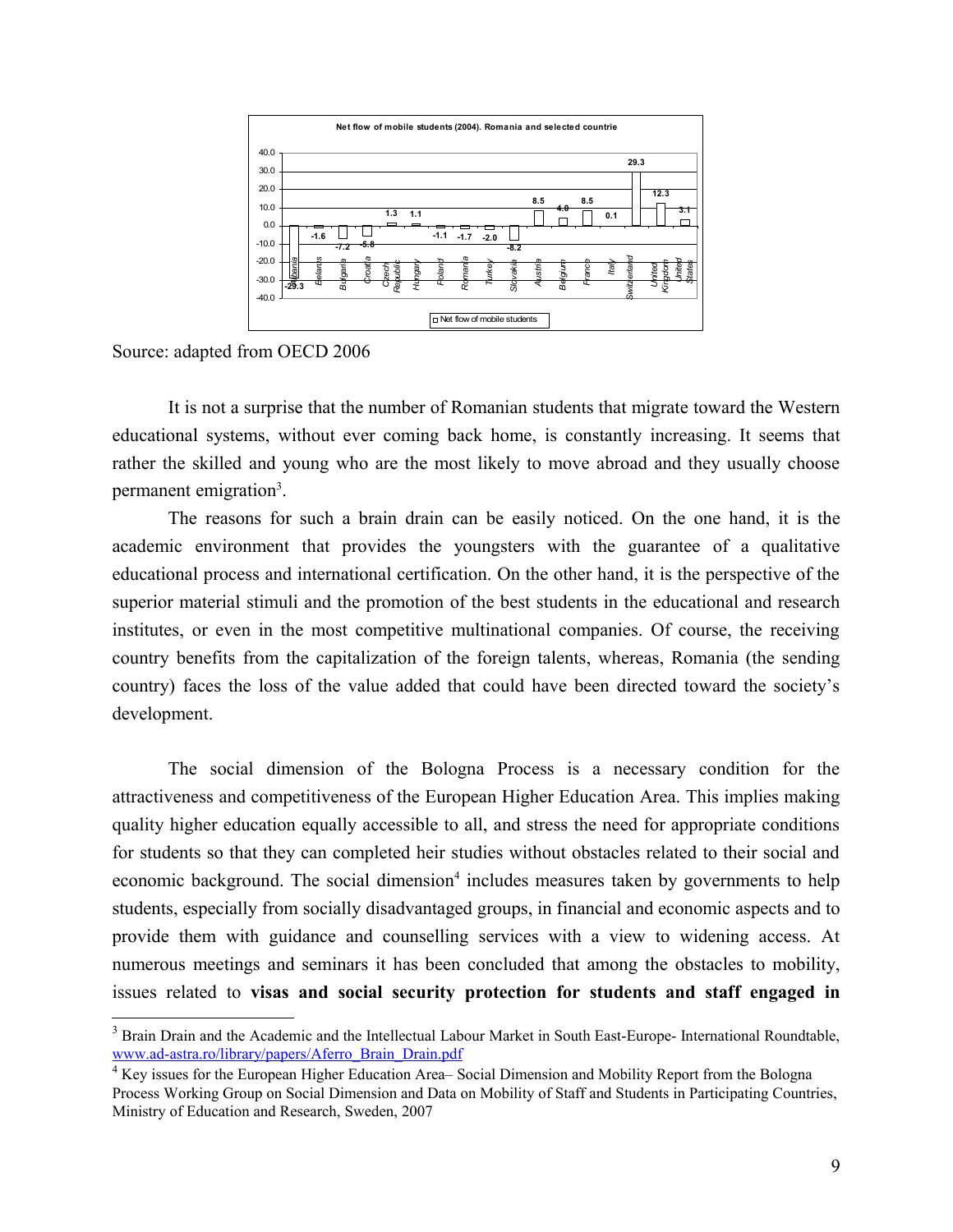**mobility, recognition of study and work periods and lack of financial incentives** are some of the most commonly observed problem areas<sup>10</sup>. Beside this, language and cultural aspects are regarded by many specialists as a barrier in student mobility.

The liberalization of access in all EU countries is a huge progress compared to the years before, when obtaining a visa was often a big challenge for Romanian students. There are also European countries in which case a visa in needed (Russia, Ukraine), and countries from North America, which are often targets for mobility of Romanian students (US, Canada). In such cases, the application requirements for getting a visa or a residence permit can be very detailed and time consuming as well as expensive.

The finance obstacle is one of the most important brakes in the Romanian students' mobility<sup>5</sup>, mainly financed by scholarships (e.g. Erasmus, Raiffeisen, ONBSS etc.), subventions, and, in a very small proportion, by loans. It should be noted that the average value of an Erasmus monthly grant is  $E140$ , which is only intended to cover the travelling expenses and differences between the cost of living. While the range of the monthly grant lies between  $\epsilon$ 100-400, even the highest amount is scarce to cover the vast differences in the standard of living between some countries in Europe.

At this moment, through commitments assumed at the European level, focused on quality assurance, credit transfers and transparency of educational programmes description, qualifications (diplomas) obtained in the Romanian Higher Education ensure the academic and professional mobility of the graduates all over the world. Nevertheless, for a long period of time, Romanian academic degrees have faced recognition problems in Western Europe and North America. In the case of subject matters such as medicine, the problems still continue today. The topic is consequently sensitive, in terms of the need for external recognition.

An extremely important measure that should be taken is raising the attractiveness of Romanian university for foreign students. In addition, more courses and programs in Romanian Universities have to be taught in English.

In all countries language is a barrier to student mobility. Romanian students, as we show previous, are studying both in Anglophone and non Anglophone countries and they not seem to have a linguistically problem. According to the study conducted by Open Society Foundation<sup>6</sup>, it seems that one third of the students believe that most of their colleagues would have no problem understanding a course in another language, and another third believes that half of their colleagues would be able to deal with such a situation. The study also noticed that the courses in English (contemporary lingua franca) are absolutely rare outside the faculties with teaching in

<sup>5</sup> SOPEMI 2006

<sup>&</sup>lt;sup>6</sup> Comsa, Tufis, C., Voicu, B. (2007), <u>Romanaina Academic System, Students and teacher's opinion,</u> OSF, www.osf.ro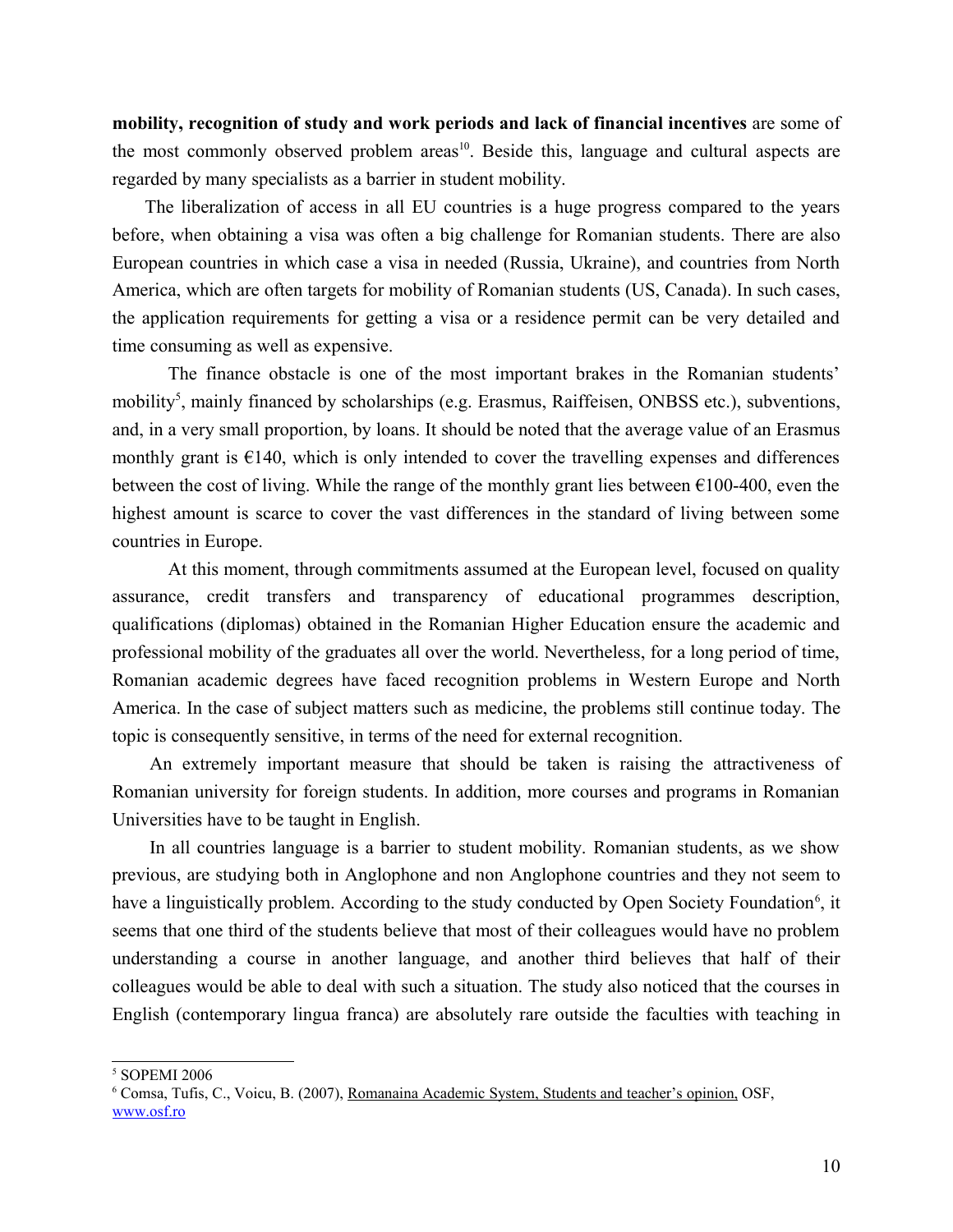this language. So it is necessary to introduce more language courses to assist inward mobility, together with increasing provision in English and other widely used European languages.

### **3. DEMOGRAPHIC TRENDS OF SCHOOL POPULATION IN TERTIARY EDUCATION**

The prognosis of school population offers information about the future evolution of number and structure of school population by: age groups, gender or territorial profile<sup>7</sup>. This means that the evolution of the school population in the last 16 years in Romania was affected directly by the general decrease of total population. Year by year, generations of students diminished, and were also characterized by raised absenteeism and educed rates for passing the secondary school admission exams.

The National Institute of Statistics carried out a population projection<sup>8</sup> for the year 2025 based on the Romanian population structure at the  $1<sup>st</sup>$  of July 2003 and on the demographic phenomena evolutions during the recent years: the maintenance of a low fertility level (1.3 children per woman), a slight increase of the average life expectancy at birth and a negative net international migration rate.

*The National Institute of Statistics*<sup>18</sup> confirms in the population projections (reviewed in 2003) the continuation of the population ageing. In the next 23 years (up to 2025) the number of under–15 years age people diminishes by about 1.3 million, and the number of the elderly increases by 130 thousand. Therefore, the young persons will account for 14.8 percent of all population in 2010 and only 12.9 percent in 2025, while the elderly account for 19.8 percent and 22.5 percent, respectively. The share of the 60 and over population increases to a greater extent in 2025 when among the elderly we find even more "very old" people.

The decrease of the population has affected directly the education by continuous fall of the school population, and this fact generated major dysfunctions on a local plan (the reorganization of the teaching posts, the closing of the school units). As a consequence, there was a diminishing number of school units in 2004/2005 in the public system of education, less with 15140 than 1995/1996.

In 2005-2025 the number of pupils from post secondary education will diminish with 37.4% reaching an estimated value for 2025 of 30.5 thousands of people.

<sup>7</sup> It derives from the demographic projection of total population, conducted on Components Method basis.

<sup>8</sup> National Institute of Statistics, *Proiectarea populatiei Romaniei in profil teritorial pana in anul 2025*, 2004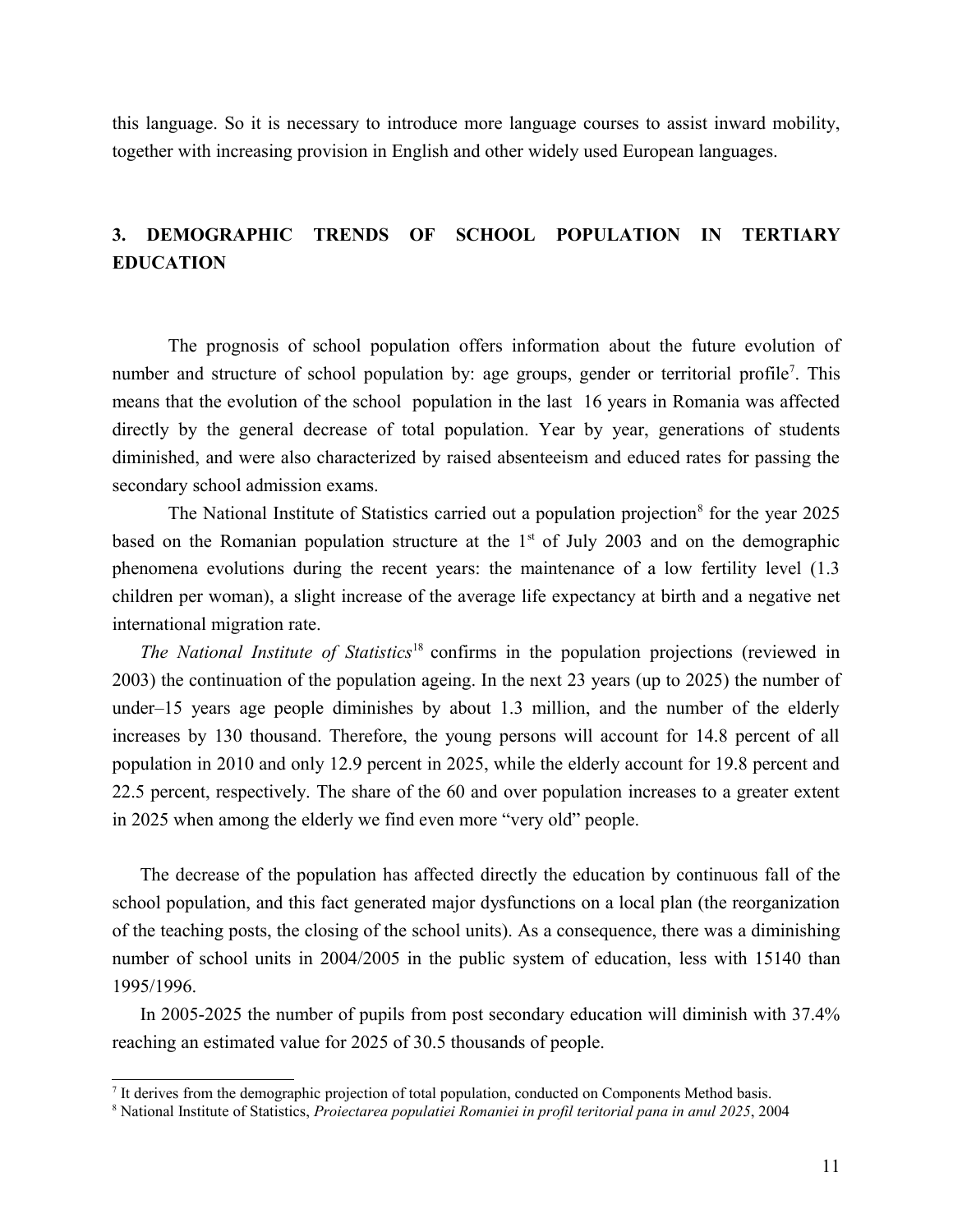The number of students from higher education will diminish with 40.8% reaching 382,5 thousands persons in 2025. This dramatic decrease is mainly connected with the reducing number of total population. The population aged 19-23 years will rapidly decrease after 2010, as the smaller birth cohorts born after 1989 will enter the population aged 19-23 years, and the number of students in higher education will automatically and objectively decline. The speed of this decline could be lower than expected - for 2-3 years, by opposite compensating effect of increasing enrolment ratio, but the downward trends will reach dramatic speed after 2015.

#### **The impact of demographic trends on higher education**

There are a number of important aspects in which higher education and demographic developments in Romania intersect. In the coming twenty years there will be the ageing process of the population and significant changes in the labour force. At this moment, the labour force is at its maximum historical value, but the next year will bring important changes.

Therefore, the education system will have to face less and less numerous young cohorts, along with more and more large older cohorts.

Adjusting the higher education system to theses changing conditions is a central political task. In my view, at this moment, the political and institutional responses are not sufficient to successfully approach these problems.

New types of socio and demographic behavior have emerged during transition, such as single member families, co-habitation, the increase of the average age at first marriage as well as of the average age of mother at birth. Moreover, the institution of marriage and the behavior of avoiding the marriage are strongly influenced by the economic unpredictability associated with the "stop and go" transition, which marked the Romanian society between 1990 and 2000. The *new life cycles* are dynamic and these tendencies are analyzed *extensively* when it comes to the fertility decline after 1990. I consider that all these types of new behavior had a certain impact on higher education.

The universities need o reset their interests and to adapt to this new demographic and social situation. They need to refocus teaching and learning from disciplines to problems and to diversify their educational offer. The universities also need to calibrate learning for the mind of so called "digital natives" [Miclea, 2007] and to increase the offer of *e-learning* programmes. Elearning field require to be developed, in order to a more individual approach of students. Also, the curricula must be design taking into account students needs, previous learning and working experience. Learning must be better connected with student's life and work.

Ageing process will increase the need of *long life learning*. In Romania participation in LLL is estimated to 1.6%. According to EUROSTAT Romania is on the last position considering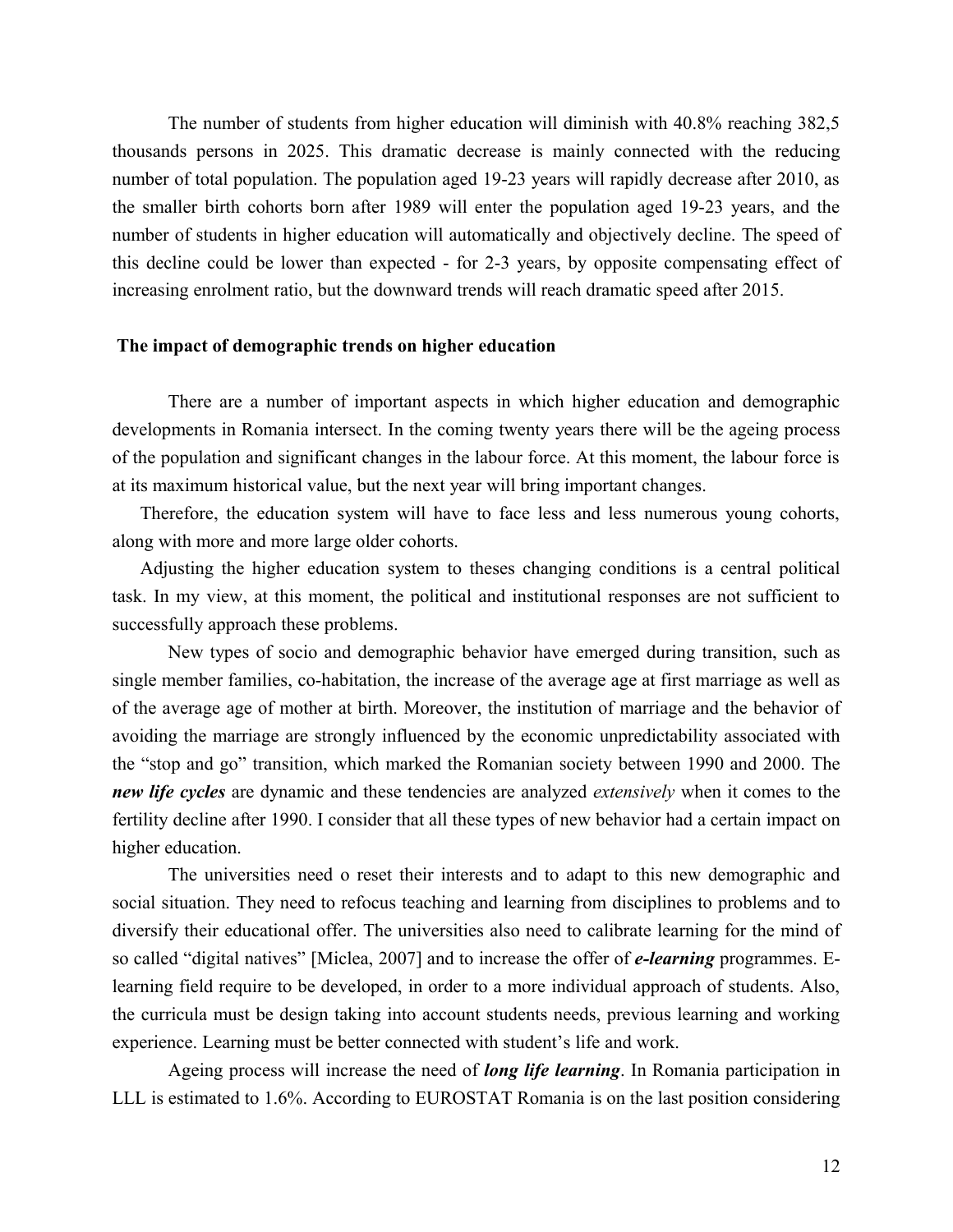participation in any type of learning activities as a percentage of population aged 25 to 64. The European Union average level of participation in Lifelong Learning (one of the Lisbon' targets) should be by the year 2010 at least 12.5% of the adult working age population (25-64 age group). A university interested to become a valuable player on lifelong learning market must provide a problem center teaching and learning in order to respond to the adults needs.

Universities need to raise their *attractiveness* in order to balance the decreasing number of students, but also to face the increasing competition with foreign universities.

Attractiveness of the universities can be reached by ensuring and improving the quality of education and research within the institutions and by developing a good international network of co-operation with various partners. Raising attractiveness requires major transformations such as: more flexibility and openness, quality assurance, cooperation with labor market institutions, inter-university cooperation.

When the number of students decreases, academic staff should invest more time in *research*. Universities and professors must have more open minds and flexibility and also a number of young scientists must internal prioritizing their needs for this. The highly competitive research involves networks between universities and companies

#### **CONCLUSIONS**

I consider that universities must enhance their research area and improve the cooperation based on R&D, with the companies. A more flexible academic environment should be created, based on mores specific response to learner individual needs, in order to rise his/her employability. Virtual learning must play a decisive role in this.

The on going quality assurance programme at national level must increase attractiveness of Romanian university, both at national and international level. There is also a need for increasing the international cooperation between universities, in order to improve educational offer and to attract foreign students.

Aging process is, after all, an opportunity for Romanian higher education because it contributes to increasing need in life long learning. This is a recommended tool for active ageing, but is undeveloped in Romania. Higher education institution should be ready to satisfy bigger and bigger demands for this kind of training.

To summarize, statistics reveal an unseen development of Romanian higher education, in terms of number of students and an increasing international cooperation, but the perspective are more pessimistic. Demographic trends will have a crucial impact on higher education. Romanian universities apply fairly passive policies which reflect rather adjustment to current demographic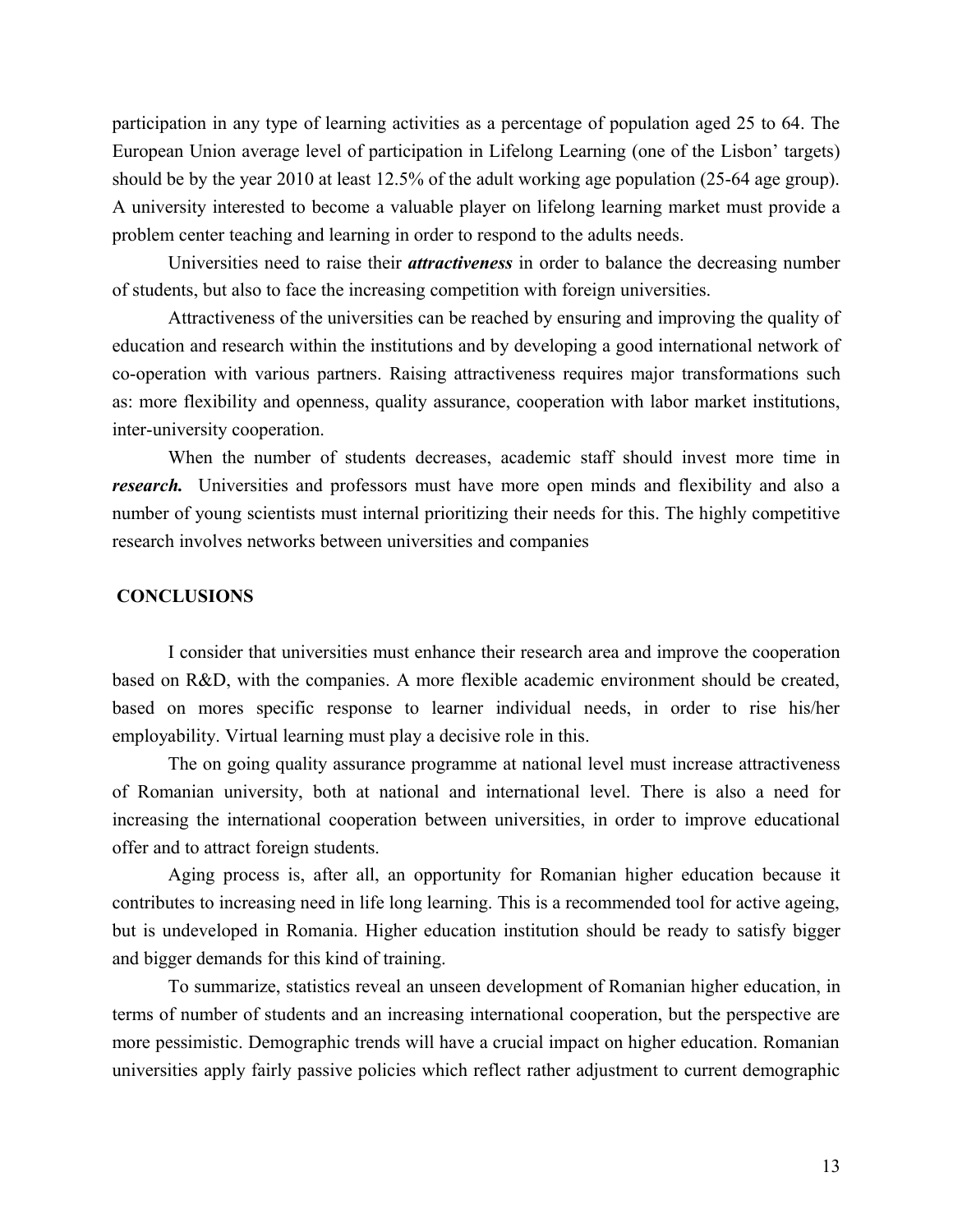situation than anticipation of changes to come. Obviously, combining the two approaches would be an optimum solution.

#### **REFERENCES**

Altbach, P.G., McGill Peterson, P. (2007)- Higher Education in the new century, Sense Publishers, Rotterdam, the Nederlands

Bogoi, Laura, Breabăn, Diana, Burtoiu, Cristiana and Bușe, Maria. (2004). Calling for an answer: Is migration a solution?, Students' Scientific Research Session, April 2004;

Comsa, Tufis, C., Voicu, B. (2007), Romanaina Academic System, Students and teaches opinion, OSF, www.osf.ro

Dinca, G. and Damian, R. (2005). Financing of Higher Education in Romania, Bucharest, Editura Alternative.

Daxner, M (2007)- Migration and its Impact on Higher education in Europe, International Conference on Demographics and higer education in Europe. An institutional perspective, CEPES-UNESCO, 12-13 October, Bucharest

Dobre, R. (2007). "Băncile au oferte sărace de credite pentru studii" in Compact, 4 June 2007, p.6

European Commission. 2001. 'Making a European area of lifelong learning a reality', COM(2001) 678 final of 21 November 2001

EURYDICE. 1997. Supplement to the Study on the Structures of the Education and Initial Training Systems in the European Union: The Situation in Bulgaria, the Czech Republic, Hungary, Poland, Romania, and Slovakia, Brussels: EURYDICE

Eurostat- Key Data on Higher Education in Europe, 2007

Ghetau, Vasile. 2007. The population decline and the future of Romania's population. Alpha MDN Publishing House, Romania

Institutul Naţional de Statistică. 2006 a. Anuarul demografic al României, ediţia 2006